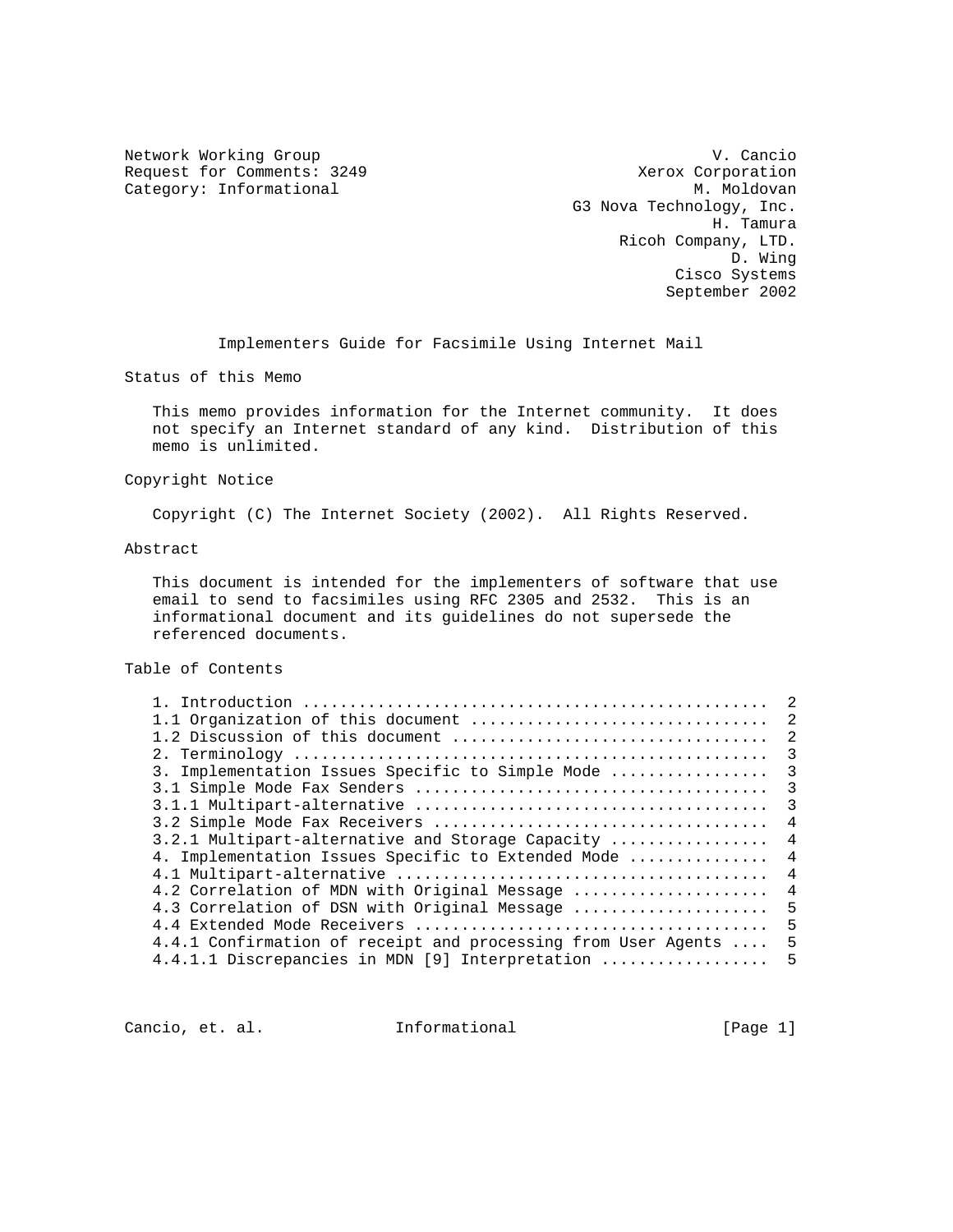4.4.1.2 Disposition-Type and body of message in MDN .............. 6 4.4.2 "Subject" of MDN and DSN in Success and Failure Cases ...... 6 4.4.3 Extended Mode Receivers that are MTAs (or ESMTP servers) ... 7 4.4.3.1 Success Case Example ..................................... 7 4.4.3.2 Failure Case Example 1 ................................... 9 4.4.3.3 Failure Case Example 2 ................................... 10 4.4.4 Extended Mode Receivers that are POP3/IMAP4 ................ 11 4.4.4.1 Success Case Example ..................................... 11 4.4.4.2 Failure Case Example ..................................... 12 4.4.5 Receiving Multiple Attachments ............................. 13 5. Implementation Issues Specific to the File Format ............. 13 5.1 IFD Placement & Profile-S Constraints ........................ 13 5.2 Precautions for implementers of RFC 2301 [4] ................. 14 5.2.1 Errors encountered during interoperability testing ......... 14 5.2.2 Color Gamut Considerations ................................. 14 5.2.3 File format Considerations ................................. 15 5.2.3.1 Considerations for greater reader flexibility ............ 15 5.2.3.2 Error considerations ..................................... 16 5.3 Content-Type for the file format ................................ 17 6. Implementation Issues for Internet Fax Addressing ............. 17 7. Security Considerations ....................................... 18 8. Acknowledgements .............................................. 18 9. References .................................................... 18 10. Authors' Addresses ........................................... 20 11. Full Copyright Statement ..................................... 21

#### 1. Introduction

 This document clarifies published RFCs which standardize facsimile communications using Internet Email. The intent is to prevent implementations that deviate in such a way as to cause interoperability problems.

1.1 Organization of this document

 This document contains four sections that clarify, in order, the handling of simple mode fax messages, extended mode fax messages, the file format, and the internet addressing of fax recipients.

See Section 2 for terminology.

1.2 Discussion of this document

 Discussion of this document should take place on the Internet fax mailing list hosted by the Internet Mail Consortium (IMC). Please send comments regarding this document to:

ietf-fax@imc.org

Cancio, et. al. Informational [Page 2]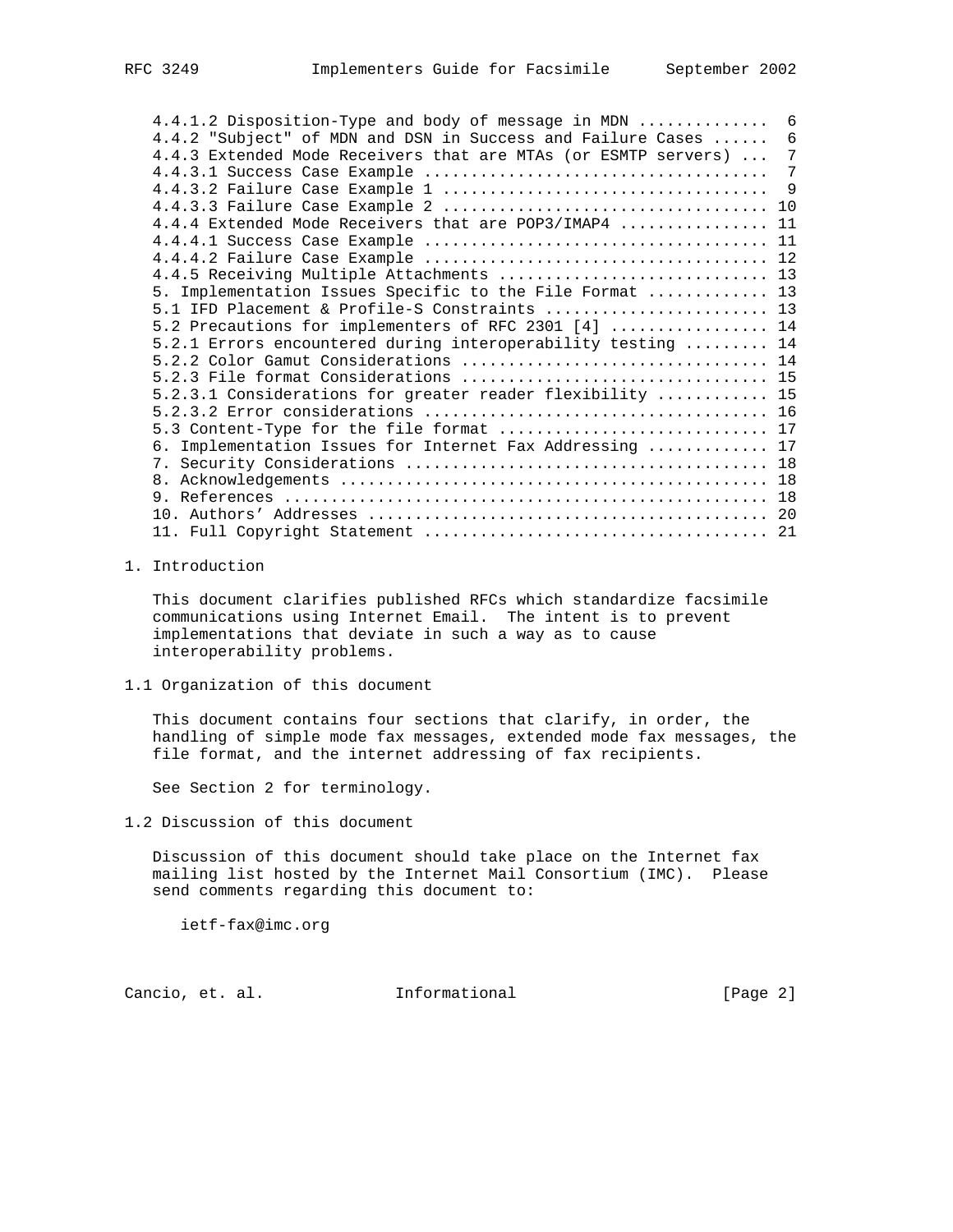To subscribe to this list, send a message with the body 'subscribe' to "ietf-fax-request@imc.org".

 To see what has gone on before you subscribed, please see the mailing list archive at:

http://www.imc.org/ietf-fax/

2. Terminology

The following terms are used throughout this document:

DSN - RFC 1894, "An Extensible Message Format for Delivery Status Notifications" [7] Extended Mode - RFC 2532, "Extended Facsimile Using Internet Mail" [3] MDN - RFC 2298, "An Extensible Message Format for Message Disposition Notifications" [9] Simple Mode - RFC 2305, "A Simple Mode of Facsimile Using Internet Mail" [2] TIFF - profile S or F of "File Format for Internet Fax" [4] delivered as "image/tiff" TIFF-FX - other profiles sent as "image/tiff-fx"

 In examples, "C:" is used to indicate lines sent by the client, and "S:" to indicate those sent by the server.

3. Implementation Issues Specific to Simple Mode

Issues specific to Simple Mode [2] are described below:

3.1 Simple Mode Fax Senders

## 3.1.1 Multipart/alternative

 Although a requirement of MIME compliance (16, Section 5.1.4), some email client implementations are not capable of correctly processing messages with a MIME Content-Type of "multipart/alternative". If a sender is unsure if the recipient is able to correctly process a message with a Content-Type of "multipart/alternative", the sender should assume the worst and not use this MIME Content-Type.

Cancio, et. al. 1nformational [Page 3]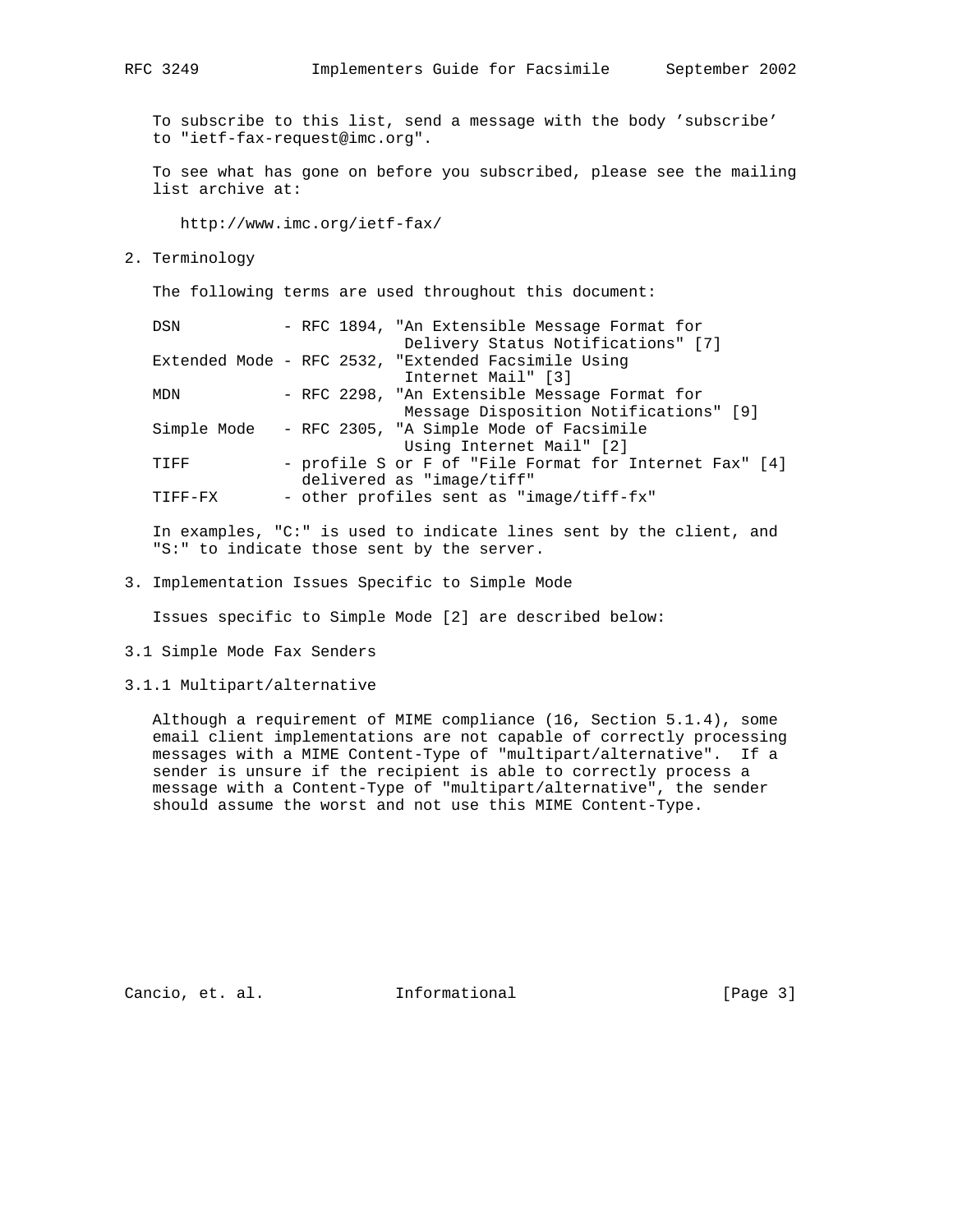### 3.2 Simple Mode Fax Receivers

3.2.1 Multipart/alternative and Storage Capacity

 Devices with little storage capacity are unable to cache previous parts of a multipart/alternative message. In order for such devices to correctly process only one part of a multipart/alternative message, such devices may simply use the first part of a multipart/alternative message it is capable of processing.

 This behavior means that even if subsequent, higher-fidelity parts could have been processed, they will not be used.

 This behavior can cause user dissatisfaction because when two high fidelity but low-memory devices are used with each other, the lowest-fidelity part of the multipart/alternative will be processed.

 The solution to this problem is for the sender to determine the capability of the recipient and send only high fidelity parts. However, a mechanism to determine the recipient capabilities prior to an initial message sent to the recipient doesn't yet exist on the Internet.

 After an initial message is sent, the Extended Mode mechanism, described in RFC 2532 [3], Section 3.3, enables a recipient to include its capabilities in a delivery and/or a disposition notification: in a DSN, if the recipient device is an RFC 2532/ESMTP [3] compliant server or in an MDN if the recipient is a User Agent.

4. Implementation Issues Specific to Extended Mode

 Issues specific to Extended Mode [3] fax are described below. Note that any Extended Mode device also needs to consider issues specific to Simple Mode (Section 3 of this document).

4.1 Multipart/Alternative

Sections 3.1.1 and 3.2.1 are also applicable to this mode.

4.2. Correlation of MDN with Original Message

To re-iterate a paragraph from section 2.1, RFC 2298 [9]:

 A message that contains a Disposition-Notification-To header SHOULD also contain a Message-ID header, as specified in RFC 822 [10]. This will permit automatic correlation of MDNs with original messages by user agents.

Cancio, et. al. **Informational** [Page 4]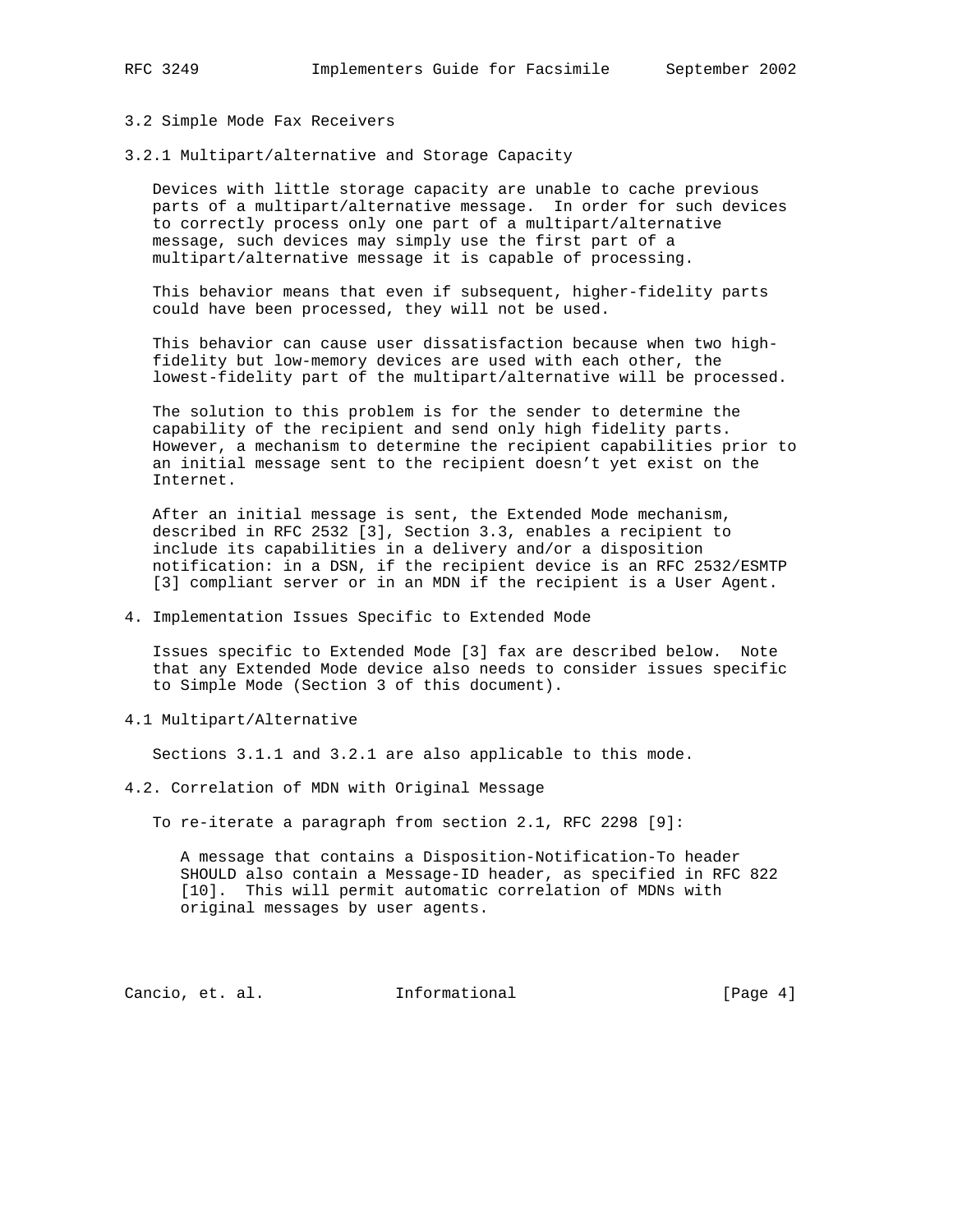4.3 Correlation of DSN with Original Message

 Similar to the requirement to correlate an MDN, above, DSNs also need to be correlated. This is best done using the ENVID parameter in the "MAIL" command. See Sections 3 and 5.4 of RFC 1891 [5] for details.

4.4 Extended Mode Receivers

 Confirmation that the facsimile image (attachment) was delivered and successfully processed is an important aspect of the extended mode of the facsimile using Internet mail. This section describes implementation issues with several types of confirmations.

4.4.1 Confirmation of receipt and processing from User Agents

 When a message is received with the "Disposition-Notification-To" header and the receiver has determined whether the message can be processed, it may generate a:

- a) Negative MDN in case of error, or
- b) Positive MDN in case of success

 The purpose of receiving a requested MDN acknowledgement from an Extended Mode recipient is the indication of success or failure to process the file attachment that was sent. The attachment, not the body, constitutes the facsimile message. Therefore an Extended Mode sender would expect, and it is recommended that the Extended Mode receiver send (with an MDN), an acknowledgement of the success or failure to decode and process the file attachment.

 Implementers of the Extended Mode [3] should be consistent in the feedback provided to senders in the form of error codes and/or failure/success messages.

4.4.1.1 Discrepancies in MDN [9] Interpretation

 An Extended Mode sender must be aware that RFC 2298 [9] does not distinguish between the success or failure to decode the body-content part of the message and the success or failure to decode a file attachment. Consequently MDNs may be received which do not reflect the success or failure to decode the attached file, but rather to decode the body-content part of the message.

Cancio, et. al. **Informational** [Page 5]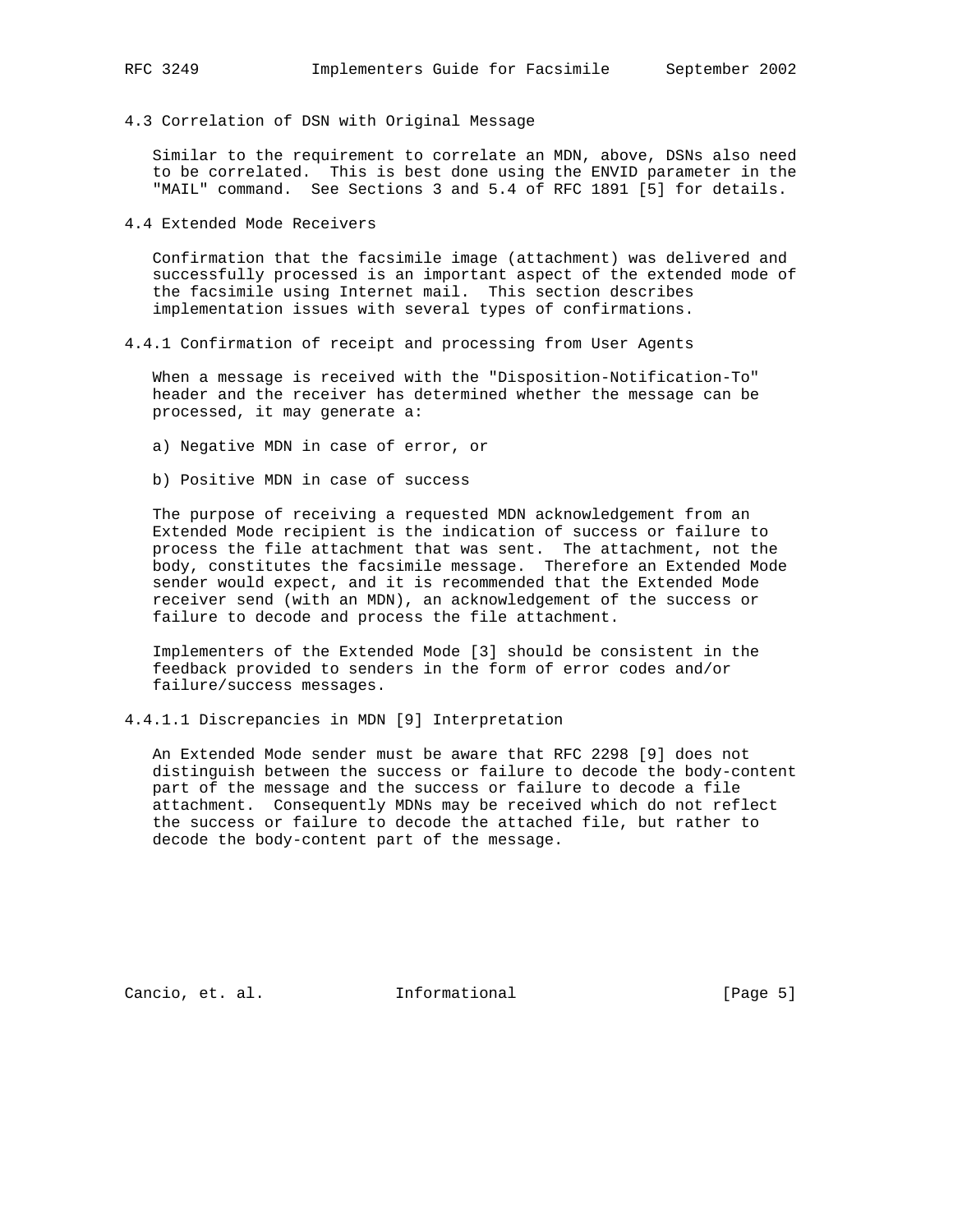4.4.1.2 Disposition-Type and body of message in MDN

 If the receiver of an MDN request is an RFC 2532 compliant device that automatically prints the received Internet mail messages and attachments, or forwards the attachment via GSTN fax, it should, in the case of success:

- a) Use a "disposition-type" of "dispatched" (with no "disposition modifier") in the MDN, and
- b) Use text similar to the following in the body of the message:

 "This is a Return Receipt for the mail that you sent to [above, or below, or this address, etc]. The message and attached files[s] may have been printed, faxed or saved. This is no guarantee that the message has been read or understood".

and in the case of failure:

- a) Use a "disposition-type" of "processed" and disposition-modifier of "error", and
- b) Use text similar to the following in the body of the message:

 "This is a Return Receipt for the mail that you sent to [above, or below, or this address, etc]. An error occurred while attempting to decode the attached file[s]".

 This recommendation adheres to the definition in RFC 2298 [9] and helps to distinguish the returned MDNs for proper handling.

 Implementers may wish to consider sending messages in the language of the sender (by utilizing a header field from the original message) or including multiple languages, by using multipart/alternative for the text portion of the MDN.

4.4.2 "Subject" of MDN and DSN in Success and Failure Cases

 Because legacy e-mail applications do not parse the machine-readable headers, e-mail users depend on the human-readable parts of the MDN to recognize the type of acknowledgement that is received.

Examples:

MDN:

 Subject: Your message was processed successfully. (MDN) Subject: Your message has been rejected. (MDN)

Cancio, et. al. **Informational** [Page 6]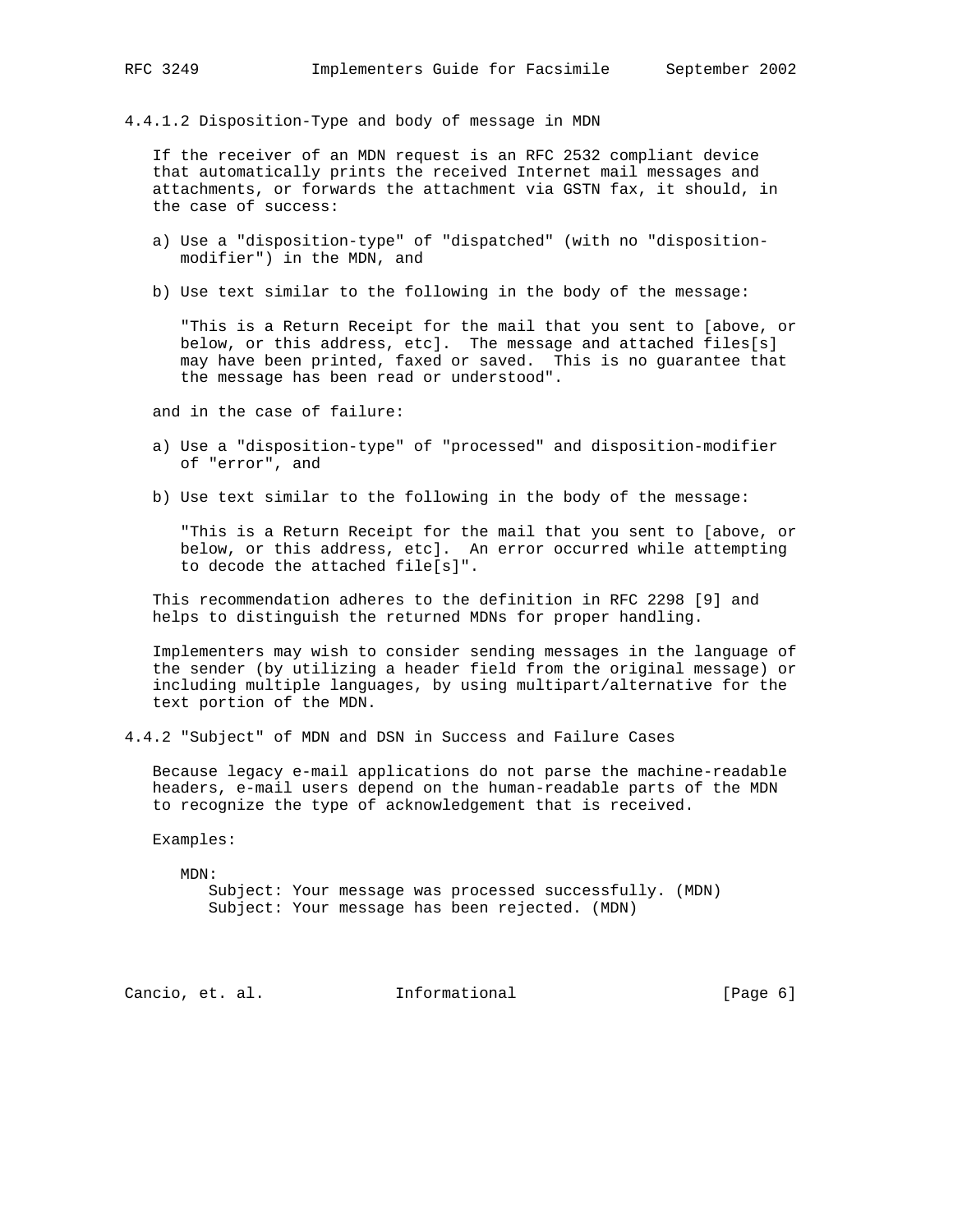DSN: Subject: Your message was delivered successfully. (DSN) Subject: Your message could not be delivered. (DSN) Subject: Your message is delayed. (DSN)

4.4.3 Extended Mode Receivers that are MTAs (or ESMTP servers)

 SMTP server-based implementations are strongly encouraged to implement the "SMTP Service Extension for Returning Enhanced Error Codes" [8]. This standard is easy to implement and it allows detailed standardized success and error indications to be returned to the sender by the submitting MTA.

 The following examples, are provided as illustration only. They should not be interpreted as limiting the protocol or the DSN form. If the examples conflict with the definitions in the standards (RFC 1891[5]/1893[6]/1894[7]/2034[8]), the standards take precedence.

4.4.3.1 Success Case Example

 In the following example the sender <jean@example.com> sends a message to the receiver <ifax@example.net> which is an ESMTP server and the receiver successfully decodes the message.



Cancio, et. al. **Informational** [Page 7]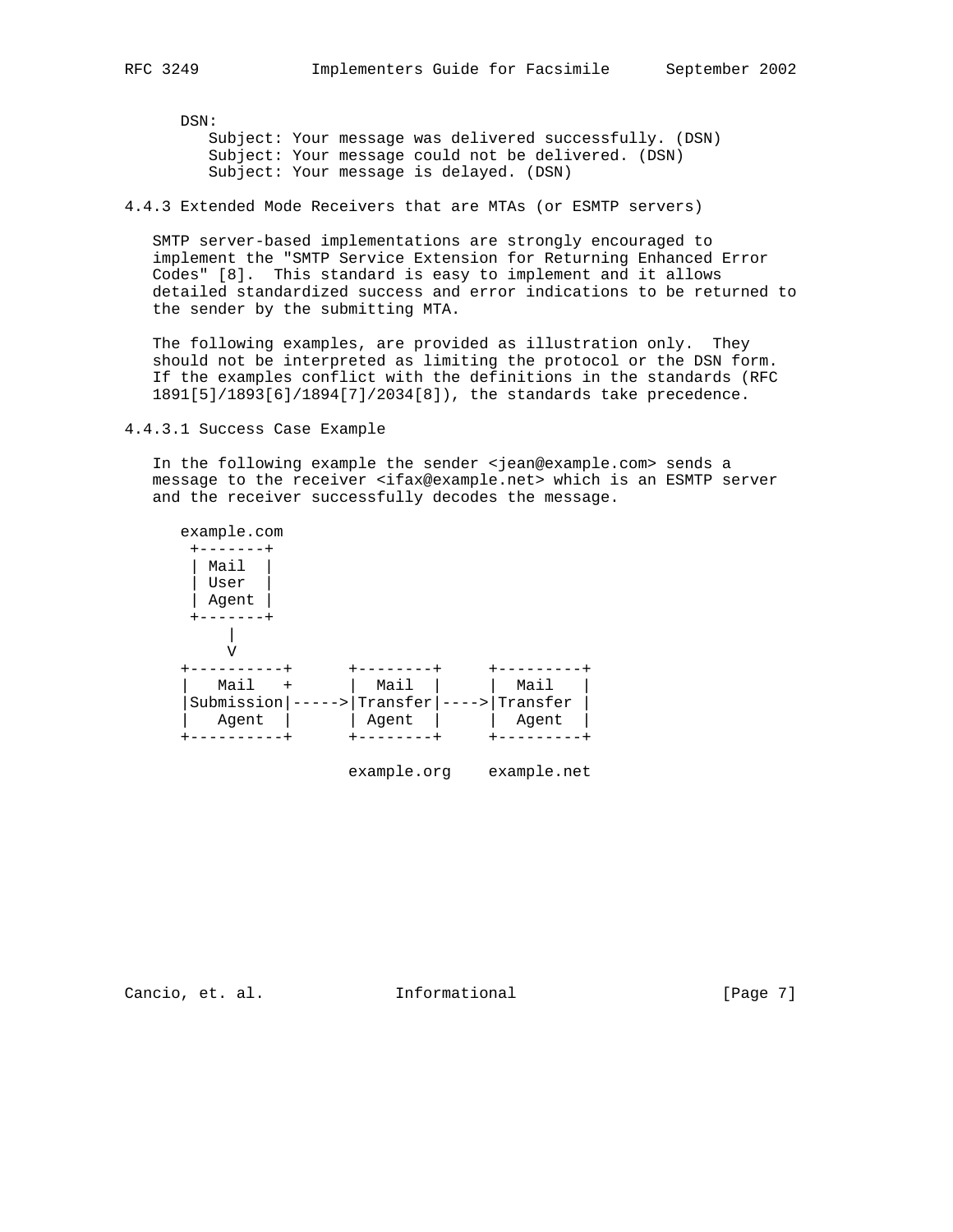SMTP Sequence: S: 220 example.net SMTP service ready C: EHLO example.org S: 250-example.net S: 250-DSN S: 250 ENHANCEDSTATUSCODES C: MAIL FROM:<jean@example.com> RET=HDRS ENVID=MM123456 S: 250 2.1.0 Originator <jean@example.com> ok C: RCPT TO:<ifax@example.net> NOTIFY=SUCCESS,FAILURE \ ORCPT=rfc822;ifax@example.net S: 250 2.1.5 Recipient <ifax@example.net> ok C: DATA S: 354 Send message, ending in <CRLF>.<CRLF> C: C: [Message goes here.] C:  $C:$  . S: 250 2.0.0 Message accepted C: QUIT S: 221 2.0.0 Goodbye DSN (to jean@example.com): Date: Mon, 12 Dec 1999 19:01:57 +0900 From: postmaster@example.net Message-ID: <19991212190157.01234@example.net> To: jean@example.com Subject: Your message was delivered successfully. (DSN) MIME-Version: 1.0 Content-Type: multipart/report; report-type=delivery-status; boundary=JUK199912121854870001 --JUK199912121854870001 Content-type: text/plain Your message (id MM123456) was successfully delivered to ifax@example.net. --JUK199912121854870001 Content-type: message/delivery-status

Cancio, et. al. **Informational** [Page 8]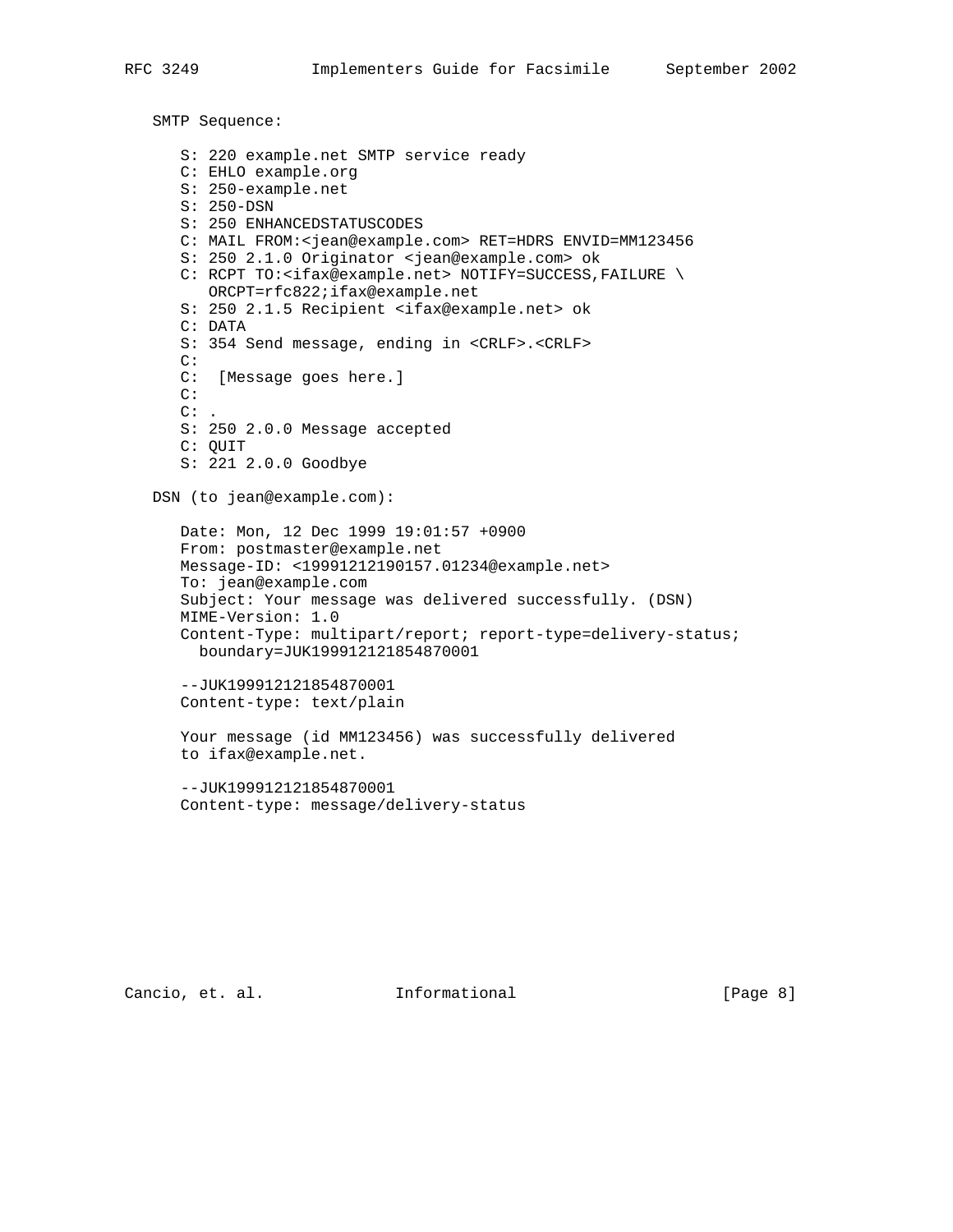Reporting-MTA: dns; example.net Original-Envelope-ID: MM123456 Final-Recipient: rfc822;ifax@example.net Action: delivered Status: 2.1.5 (Destination address valid) Diagnostic-Code: smtp; 250 2.1.5 Recipient <ifax@example.net> ok

 --JUK199912121854870001 Content-type: message/rfc822

[headers of returned message go here.]

--JUK199912121854870001--

4.4.3.2 Failure Case Example 1

 In this example, the receiver determines it is unable to decode the attached file AFTER it has received the SMTP message. The receiver then sends a 'failure' DSN.

| example.com                 |             |       |             |  |
|-----------------------------|-------------|-------|-------------|--|
|                             |             |       |             |  |
| Mail                        |             |       |             |  |
| User                        |             |       |             |  |
| Agent                       |             |       |             |  |
|                             |             |       |             |  |
|                             |             |       |             |  |
|                             |             |       |             |  |
|                             |             |       |             |  |
| Mail<br>$\ddot{}$           | Mail        |       | Mail        |  |
| Submission<br>$\rightarrow$ | Transfer    | $---$ | Transfer    |  |
| Agent                       | Agent       |       | Agent       |  |
|                             |             |       |             |  |
|                             | example.org |       | example.net |  |

SMTP Sequence:

 This is the same as the case a). After the sequence, a decode error occurs at the receiver, so instead of a 'success' DSN, a 'failure' DSN is sent.

Cancio, et. al. 1nformational [Page 9]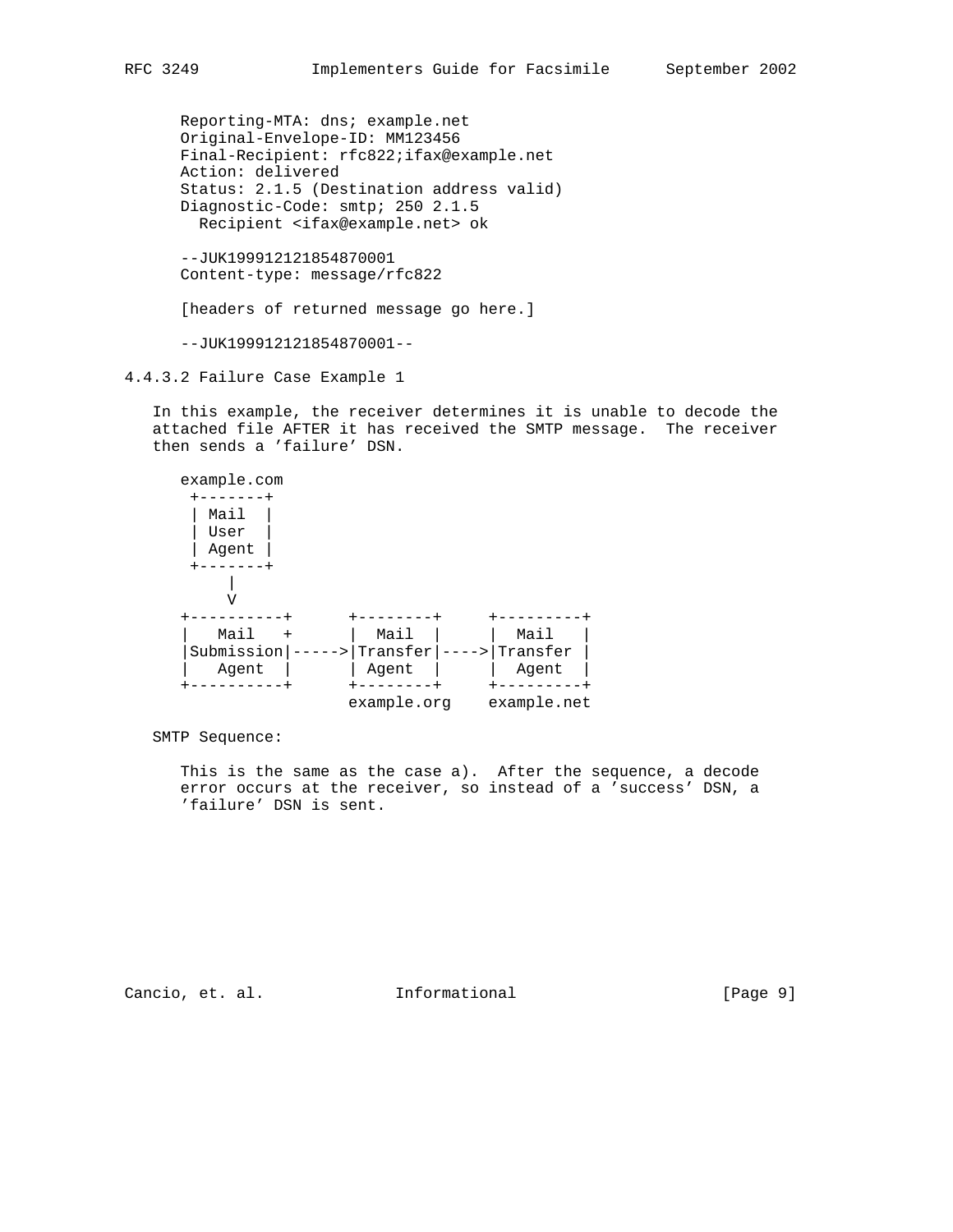```
 DSN (to jean@example.com):
 Date: Mon, 12 Dec 1999 19:31:20 +0900
From: postmaster@example.net
Message-ID: <19991212193120.87652@example.net>
To: jean@example.com
 Subject: Your message could not be delivered. (DSN)
MIME-Version: 1.0
 Content-Type: multipart/report; report-type=delivery-status;
   boundary=JUK199912121934240002
 --JUK199912121934240002
 Content-type: text/plain
 Your message (id MM123456) to ifax@example.net resulted in an
 error while attempting to decode the attached file.
 --JUK199912121934240002
Content-type: message/delivery-status
 Reporting-MTA: dns; example.net
 Original-Envelope-ID: MM123456
Final-Recipient: rfc822;ifax@example.net
Action: Failed
 Status: 5.6.1 (Media not supported)
 Diagnostic-Code: smtp; 554 5.6.1 Decode error
 --JUK199912121934240002
 Content-type: message/rfc822
 [headers of returned message go here.]
 --JUK199912121934240002--
```
4.4.3.3 Failure Case Example 2

 In this example, the receiver determines it is unable to decode the attached file BEFORE it accepts the SMTP transmission.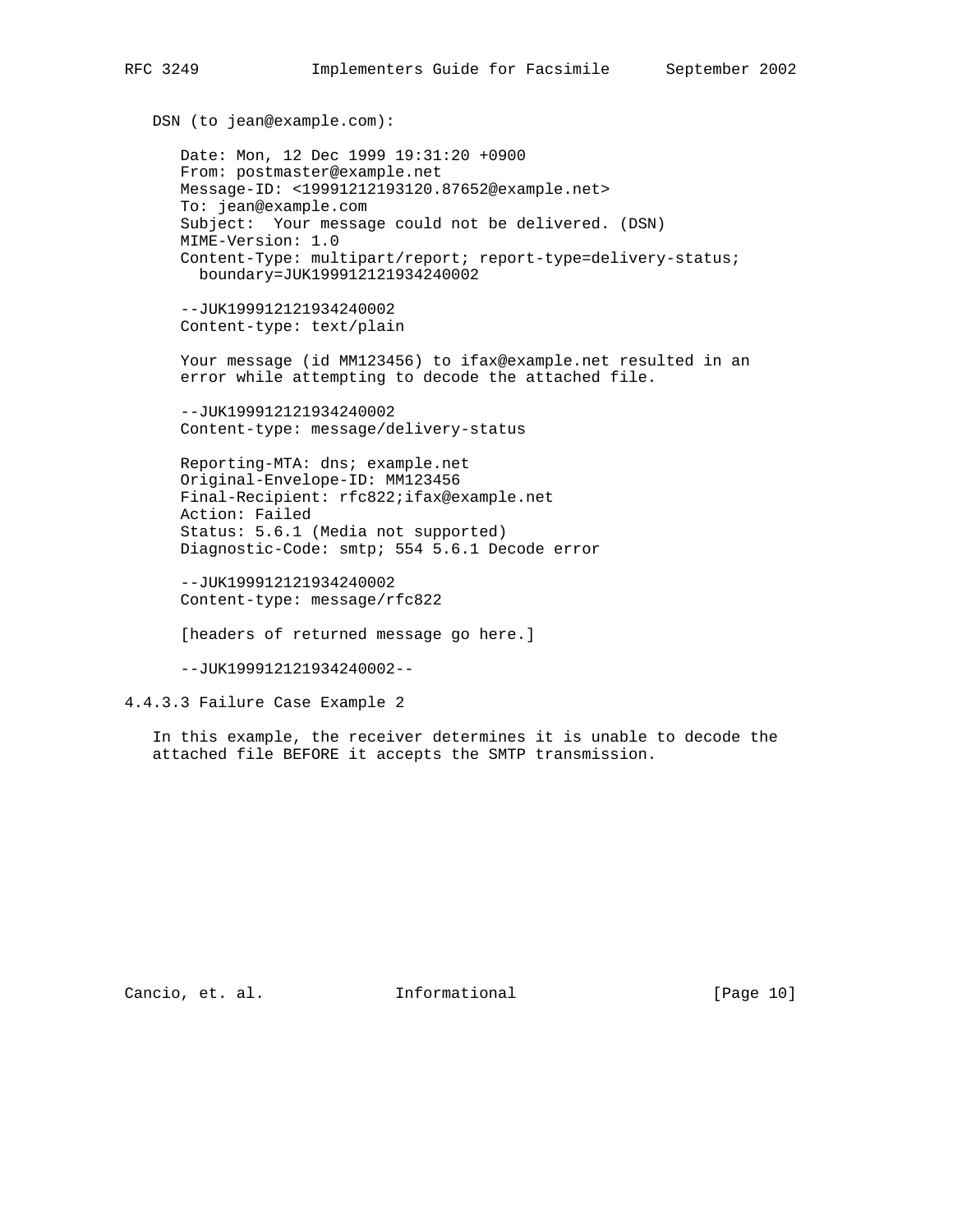SMTP sequence:

 S: 220 example.net SMTP service ready C: EHLO example.org S: 250-example.net S: 250-DSN S: 250 ENHANCEDSTATUSCODES C: MAIL FROM:<jean@example.com> RET=HDRS ENVID=MM123456 S: 250 2.1.0 Originator <jean@example.com> ok C: RCPT TO:<ifax@example.net> NOTIFY=SUCCESS,FAILURE \ ORCPT=rfc822;ifax@example.net S: 250 2.1.5 Recipient <ifax@example.net> ok C: DATA S: 354 Send message, ending in <CRLF>.<CRLF>  $\cap$ : C: [Message goes here.] C:  $C:$  . S: 554 5.6.1 Media not supported C: QUIT S: 221 2.0.0 Goodbye

DSN:

 Note: In this case, the previous MTA generates the DSN that is forwarded to the original sender. The receiving MTA has not accepted delivery and therefore can not generate a DSN.

4.4.4 Extended Mode Receivers that are POP3/IMAP4

 NOTE: This document does not define new disposition-types or disposition-modifiers. Those used below are defined in RFC 2298[9]. This section provides examples on how POP3/IMAP4 devices may use the already defined values.

 These examples are provided as illustration only. They should not be interpreted as limiting the protocol or the MDN form. If the examples conflict with the MDN [9] standard, the standard takes precedence.

4.4.4.1 Success Case Example

 If the original sender receives an MDN which has "displayed", "dispatched" or "processed" disposition-type without disposition modifier, the receiver may have received or decoded the attached file that it sent. The MDN does not guarantee that the receiver displays, prints or saves the attached file. See Section 4.4.1.1, Discrepancies in MDN Interpretation.

Cancio, et. al. Informational [Page 11]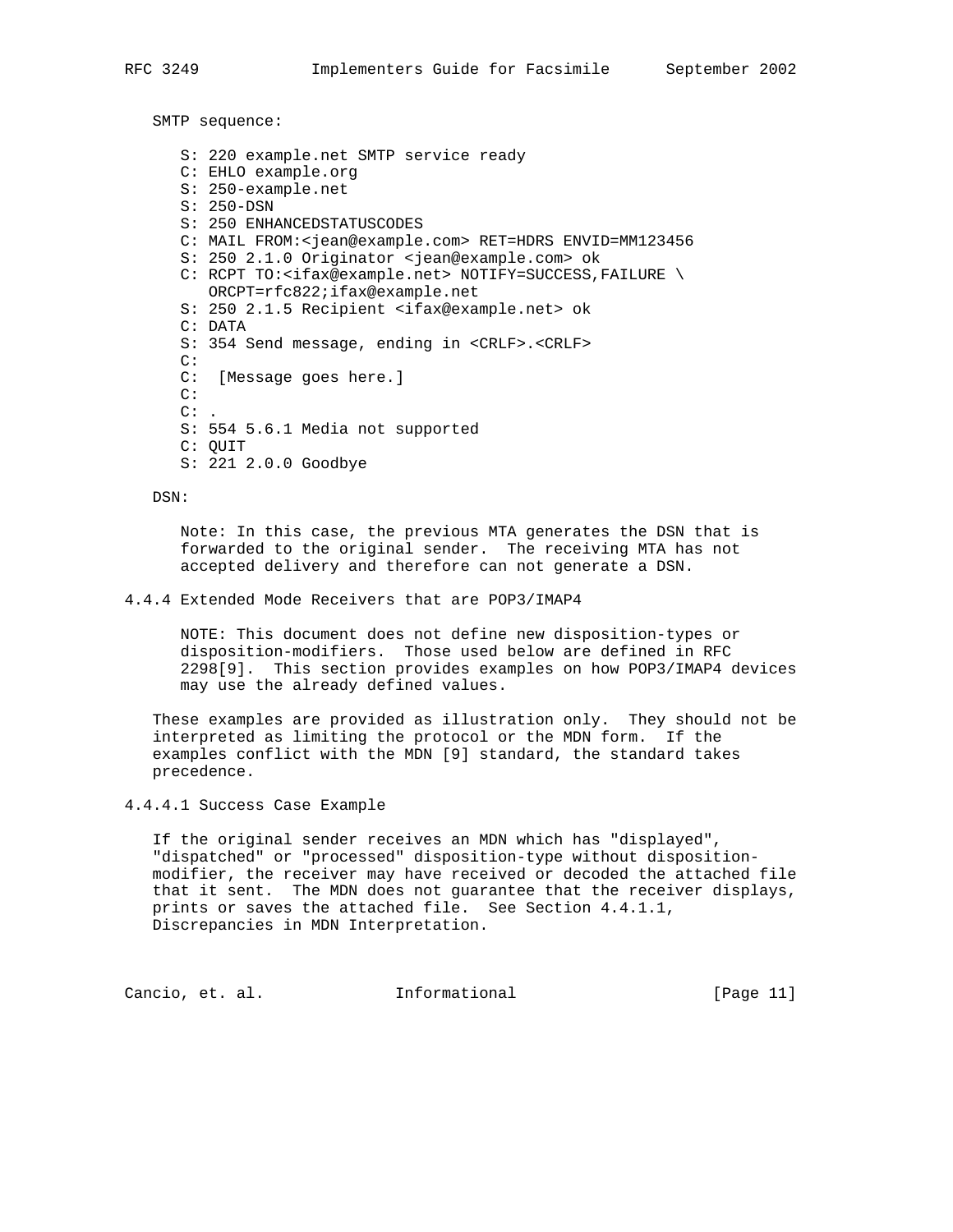NOTE: This example does not include the third component of the MDN.

 Date: 14 Dec 1999 17:48:44 +0900 From: ken\_recipient@example.com Message-ID: <19991214174844.98765@example.com> Subject: Your message was processed successfully. (MDN) To: mary@example.net Mime-Version: 1.0 Content-Type: multipart/report; report-type=disposition-notification; boundary="61FD1001\_IFAX"

 $--61FD1001 IFAX$ Content-Type: text/plain

 This is a Return Receipt for the mail that you sent to "ken\_recipient@example.com". The message and attached files may have been printed, faxed or saved. This is no guarantee that the message has been read or understood.

 $--61$ FD $1001$  IFAX Content-Type: message/disposition-notification

 Reporting-UA: ken-ifax.example.com; barmail 1999.10 Original-Recipient: rfc822;ken\_recipient@example.com Final-Recipient: rfc822;ken\_recipient@example.com Original-Message-ID: <19991214174010O.mary@example.net> Disposition: automatic-action/MDN-sent-automatically; dispatched

--61FD1001\_IFAX--

4.4.4.2 Failure Case Example

 If the original sender receives an MDN with an "error" or "warning" disposition-modifier, it is possible that the receiver could not receive or decode the attached file. Currently there is no mechanism to associate the disposition-type with the handling of the main content body of the message or the attached file.

 Date: 14 Dec 1999 19:48:44 +0900 From: ken\_recipient@example.com Message-ID: <19991214194844.67325@example.com> Subject: Your message has been rejected. (MDN) To: mary@example.net Mime-Version: 1.0 Content-Type: multipart/report; report-type=disposition-notification; boundary="84FD1011\_IFAX"

Cancio, et. al. Informational [Page 12]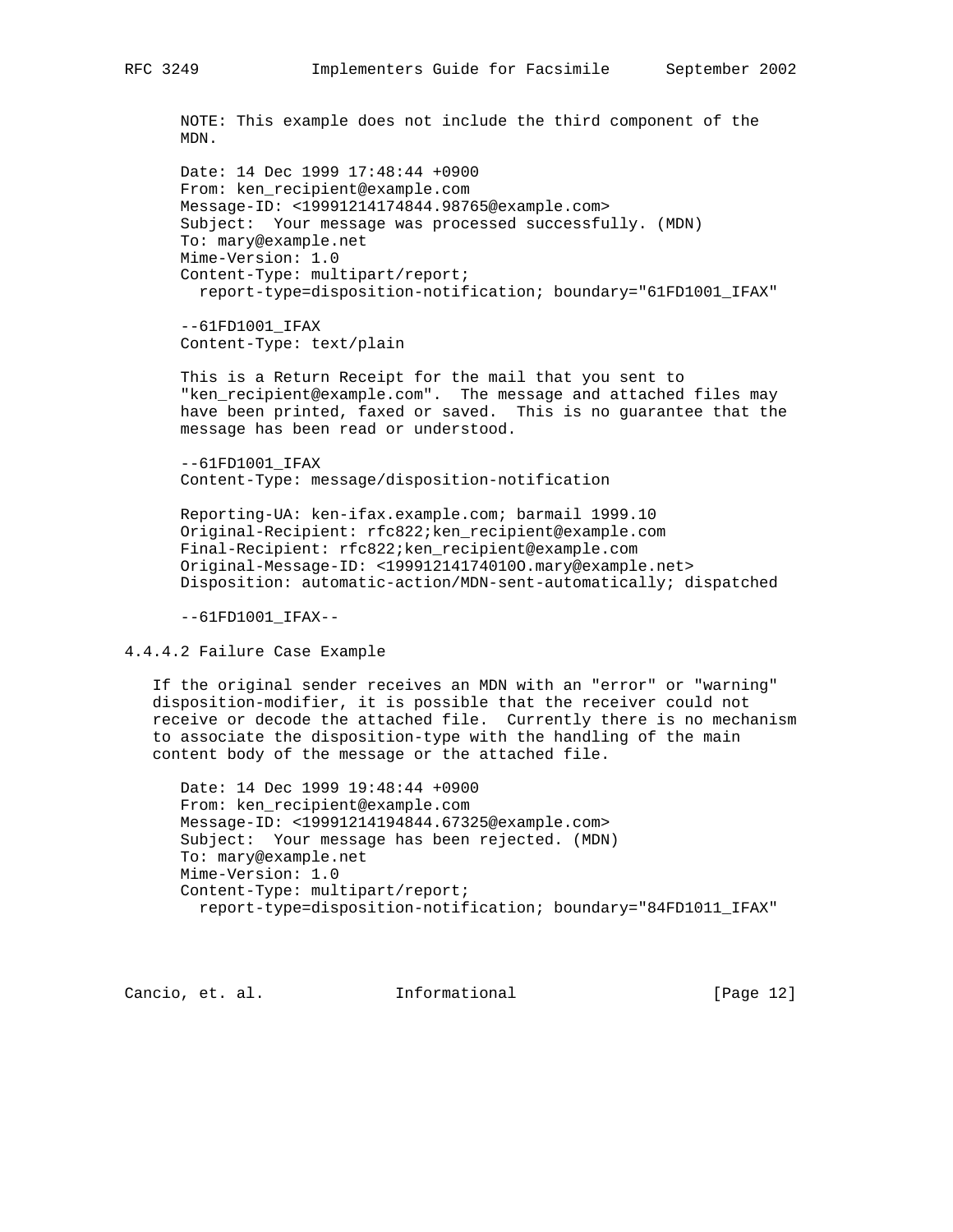--84FD1011\_IFAX Content-Type: text/plain

 This is a Return Receipt for the mail that you sent to "ken\_recipient@example.com". An error occurred while attempting to decode the attached file[s]".

 --84FD1011\_IFAX Content-Type: message/disposition-notification

 Reporting-UA: ken-ifax.example.com; barmail 1999.10 Original-Recipient: rfc822;ken\_recipient@example.com Final-Recipient: rfc822;ken\_recipient@example.com Original-Message-ID: <199912141823123.mary@example.net> Disposition: automatic-action/MDN-sent-automatically; processed/error

 --84FD1011\_IFAX Content-Type: message/rfc822

[original message goes here]

--84FD1011\_IFAX--

4.4.5 Receiving Multiple Attachments

 A received email message could contain multiple attachments and each distinct attachment could use TIFF or TIFF-FX with different encodings or resolutions, and these could be mixed with other file types.

 There is currently no mechanism to identify, in a returned MDN, the attachments that were successfully decoded from those that could not be decoded.

 If the Extended Mode recipient is unable to decode any of the attached files, it is recommended that the Extended Mode recipient return a decoding error for the entire message.

5. Implementation Issues Specific to the File Format

5.1 IFD Placement & Profile-S Constraints

 a) An IFD is required, by TIFF 6.0, to begin on a word boundary, however, there is ambiguity with regard to the defined size of a word. A word should be interpreted as a 2-byte quantity. This

Cancio, et. al. Informational [Page 13]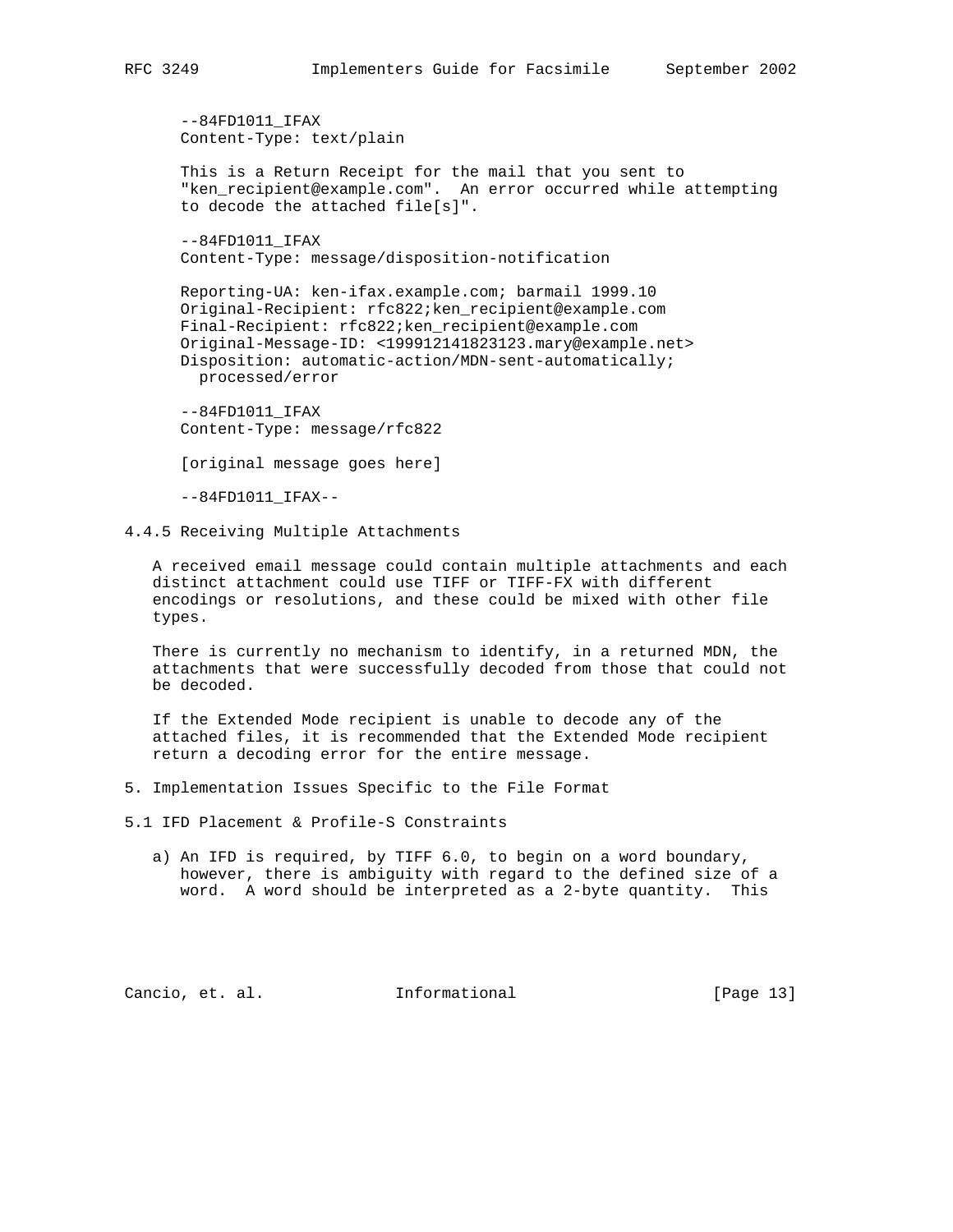recommendation is based on examination of Figure 1 and the definition of IFD Entry, Bytes 8-11, found in Section 2 of TIFF 6.0.

 b) Low memory devices, which support resolutions greater than the required Profile-S, may be memory-constrained, such that those devices cannot properly handle arbitrary placement of TIFF IFDs within a TIFF file.

 To interoperate with a receiver that is constrained, it is strongly recommended that senders always place the IFD at the beginning of the image file when using any of the Profiles defined in [4].

5.2 Precautions for implementers of RFC 2301 [4]

5.2.1 Errors encountered during interoperability testing

 The TIFF/RFC 2301 [4] errors listed below were encountered during interoperability testing and are provided so that implementers of TIFF readers and writers can take precautionary measures.

- a) Although Profile S of TIFF [4] specifies that files should be in little-endian order, during testing it was found that some common TIFF writers create big-endian files. If possible, the TIFF reader should be coded to handle big-endian files. TIFF writers should always create little-endian files to be compliant with the standard and to allow interoperation with memory-constrained devices.
- b) Bytes 0-1 of the Image File Header are supposed to be set to "II" (4949h) or "MM" (4d4dh) to indicate the byte order. During testing, other values were encountered. Readers should handle cases where the byte order field contains values other than "II" or "MM", and writers should ensure the correct value is used.
- 5.2.2 Color Gamut Considerations

 The ITULAB encoding (PhotometricInterpretation = 10) allows choosing a gamut range for L\*a\*b\* (see the TIFF field Decode), which in turn provides a way to place finer granularity on the integer values represented in this colorspace. But consequently, an inadequate gamut choice may cause a loss in the preservation of colors that don't fall within the space of colors bounded by the gamut. As such, it is worth commenting on this.

Cancio, et. al. Informational [Page 14]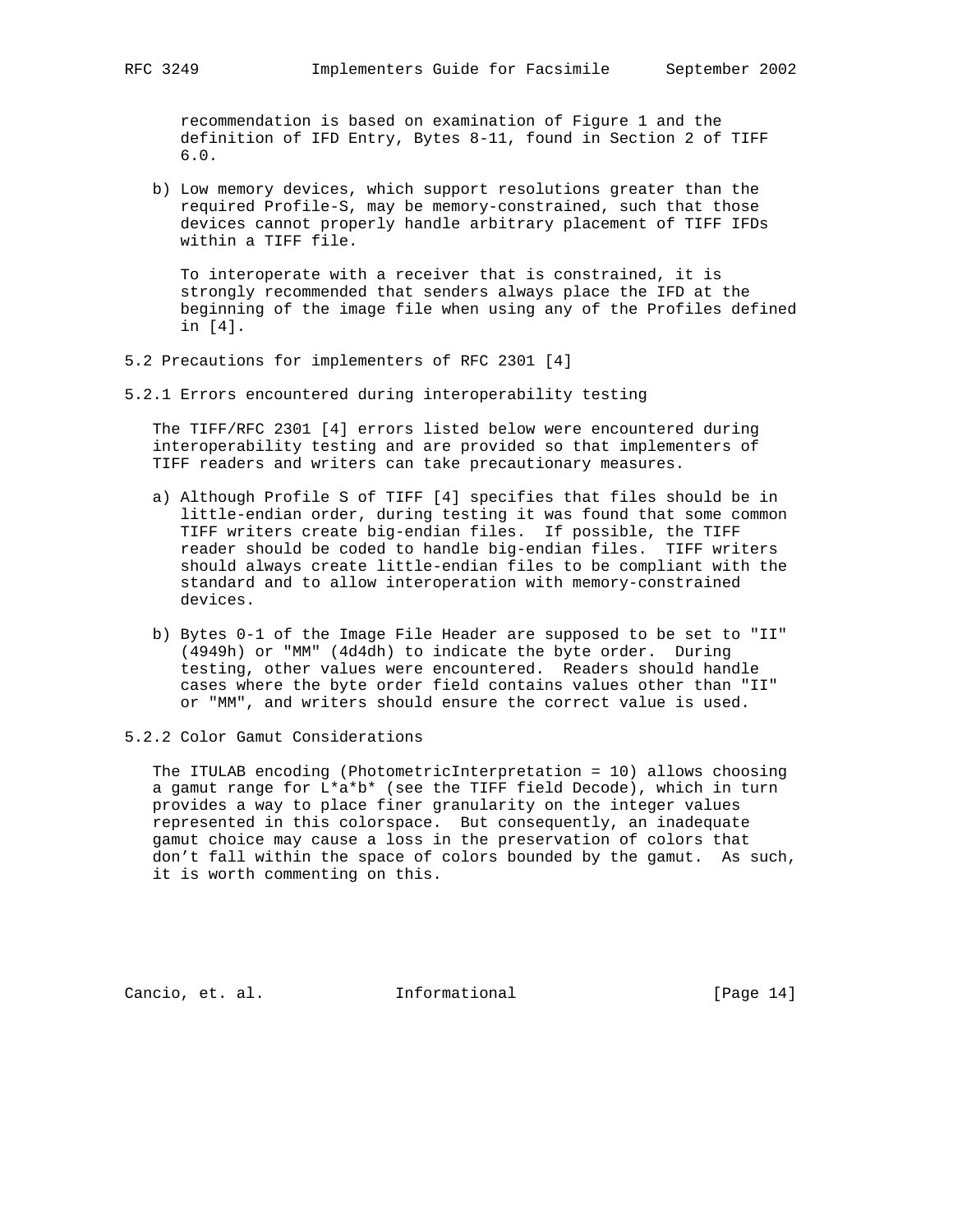The ITULAB default gamut, L [0,100] a [-85,85] b [-75,125], was chosen to accommodate most scan devices, which are typically acquired from a hardcopy source. It wasn't chosen to deal with the range of color from camera input or sRGB monitor data. In fact, when dealing with images from the web and other display oriented sources, the color range for a scanned hardcopy may likely be inadequate. It is important to use a gamut that matches the source of the image data.

The following guidelines are recommended:

- 1. When acquiring input from a printed hardcopy source, without modification, the ITU-T Recommendation T.42 default ITULAB gamut should be appropriate.
- 2. For an sRGB source, the ITU-T Recommendation T.42 default ITULAB gamut is not appropriate. A more appropriate gamut to consider is: L [0,100], a [-88,99] and b [-108.8,95.2]. These may be realized by using the following Decode values for 8-bit data: (0/1, 100/1, -22440/255, 25245/255, -27744/255, 24276/255).
- 3. If the range of L\*a\*b\* value can be precomputed efficiently before converting to ITULAB, then you may get the best result by picking a gamut that is custom to this range.
- 5.2.3 File format Considerations

 Implementers should make sure of the contents in the following two sections.

- 5.2.3.1 Considerations for greater reader flexibility
	- a) Readers are able to handle cases where IFD offsets point beyond the end of the file, while writers ensure that the IFD offset does not point beyond the end of the file.
	- b) Readers are able to handle the first IFD offset being on a non word boundary, while writers ensure that the first IFD offset is on a word boundary.
	- c) Readers are flexible and able to accommodate: IFDs that are not presented in ascending page order; IFDs that are not placed at a location that precedes the image which the IFD describes; next IFD offsets that precede the current IFD, the current IFDs' field data, or the current IFDs' image data. Writers on the other hand should generate files with IFDs presented in ascending page order; IFDs placed at a location that precedes the image which the IFD describes; the next IFD should always follow the current IFD and all of its data.

Cancio, et. al. 1nformational [Page 15]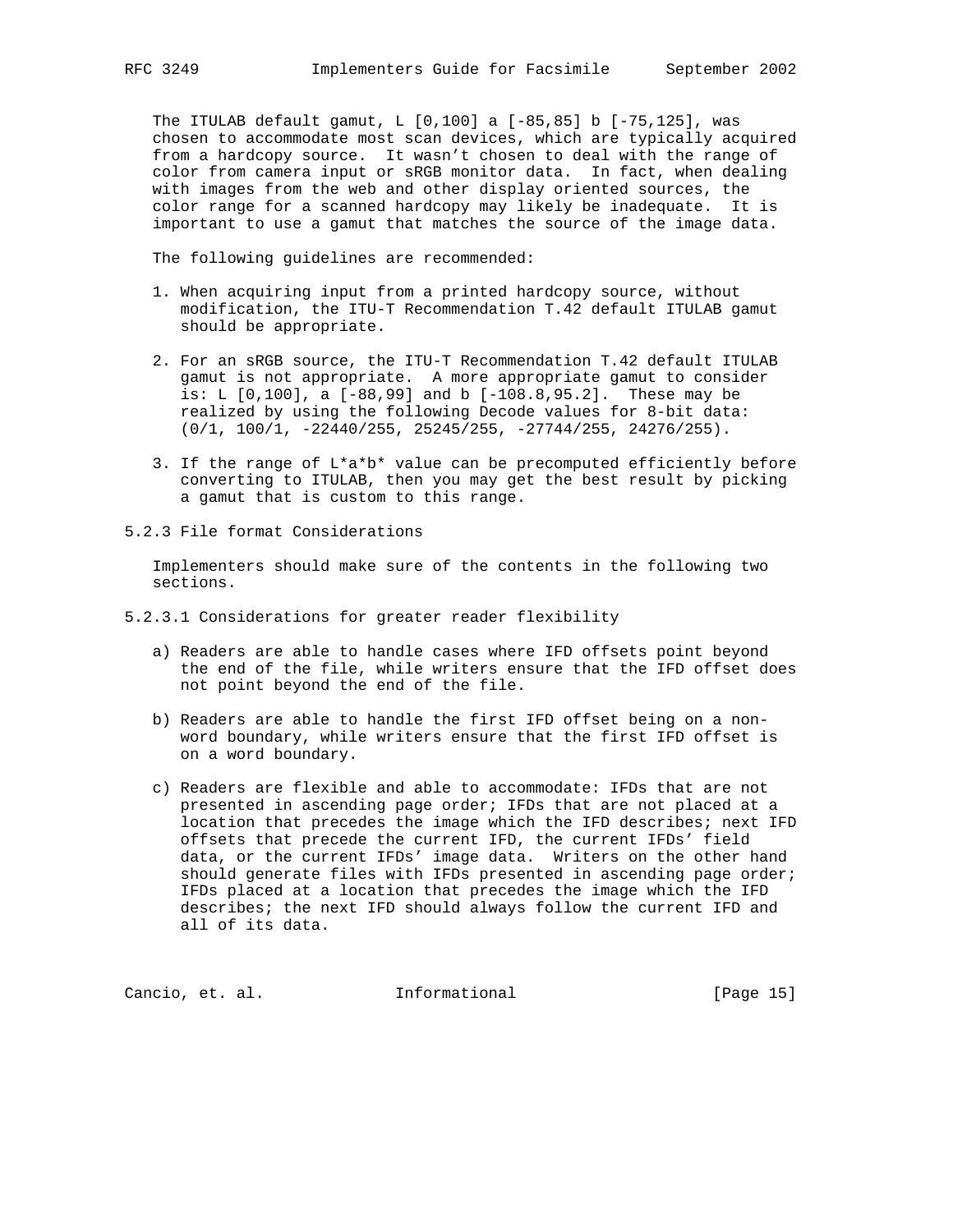- d) Writers generate tags with the appropriate type of data (for example RATIONAL instead of SRATIONAL). Readers are flexible with those types of misrepresentations that may be readily accommodated (for example SHORT instead of LONG) and lead to enhanced robustness.
- e) The appropriate count is associated with the tags (it is not 0 and matches the tag requirement), while readers are flexible with these types of misrepresentations, which may be readily accommodated and lead to enhanced robustness.
- f) Tags appear in the correct order in the IFD and readers are flexible with these types of misrepresentations.
- 5.2.3.2 Error considerations
	- a) Readers only accept files with bytes 2-3 of the Image File Header equal to 42 (2Ah), the "magic number", as being valid TIFF or TIFF-FX files, while writers only generate files with the appropriate magic number.
	- b) Files are not generated with missing field entries, and readers reject any such files.
	- c) The PageNumber value is based on the order within the Primary IFD chain. The ImageLayer values are based on the layer order and the image order within the layer respectively. Readers may reject the pages where the PageNumber or ImageLayer values are not consistent with the number of Primary IFDs, number of layers or number of images within the layers.
	- d) Tags are unique within an IFD and readers may reject pages where this is not the case.
	- e) Strip data does not overlap other file data and the reader may error appropriately.
	- f) The strip offset does not point outside the file, under these conditions readers may reject the page where this is the case.
	- g) The strip offset + StripByteCounts does not point outside the file, under these conditions the reader may error appropriately.
	- h) Only one endian order is used within the file otherwise the rendered file will be corrupted.

Cancio, et. al. Informational [Page 16]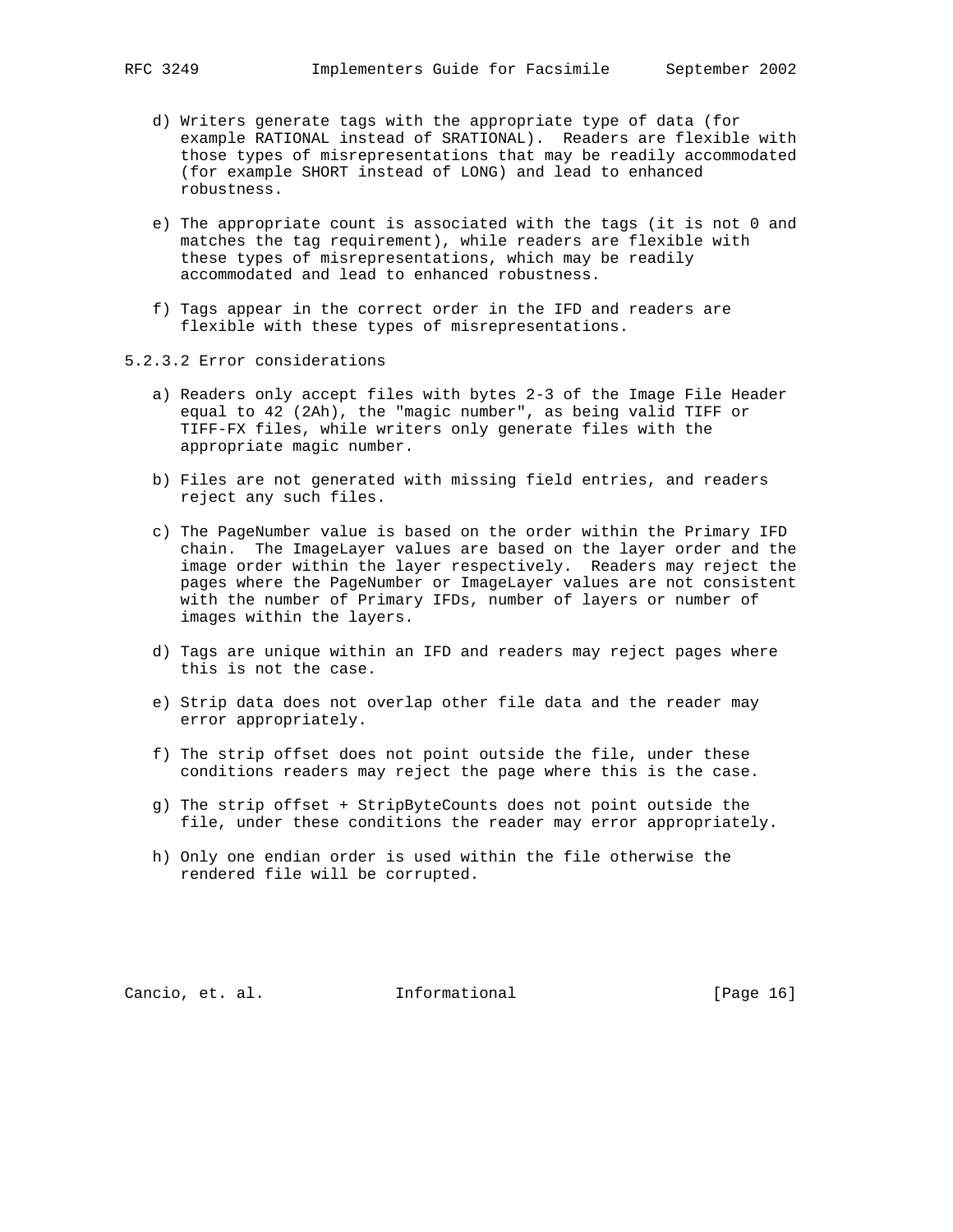- i) Tag values are consistent with the data contained within the image strip. For example, a bi-level black mark on a white background image strip with a PhotometricInterpretation tag value of "1" (bit value of "0" means black) will result in the rendering of the image as white marks on a black background (reverse video).
- j) For the special color spaces (ITULAB, YCBCR, CMYK), the parameters used for transformations are correct and compliant with the specification.
- k) The XPosition and YPosition values are consistent with the horizontal and vertical offsets of the top-left of the IFD from the top-left of the Primary IFD, in units of the resolution. To do otherwise results in misplacement of the rendered image.
- l) All combinations of tag values are correct, with special attention being given to the sets: XResolution, YResolution and ImageWidth; PhotometricInterpretation, SamplesPerPixel, and BitsPerSample. Any appropriate combinations will likely result in image distortion or an inability to render the image.
- m) The appropriate Compression types are used for the image layers within a Profile M file, such as a bi-level coder for the mask layers (i.e. odd numbered layers) and multi-level (color) coders for the background and foreground layers. Readers should reject files where this is not true.
- 5.3 Content-Type for the file format

 The content-type "image/tiff" should only be used for Profiles S and F. Some existing implementations based on [4] may use "image/tiff" for other Profiles. However, this usage is now deprecated. Instead, the content-type "image/tiff-fx", whose registration is being defined in [17] should be used.

 To maximize interworking with devices that are only capable of rendering Profile S or F, "image/tiff" SHOULD be used when transporting Profile S or F.

6. Implementation Issues for Internet Fax Addressing

 The "+" and "=" characters are valid within message headers, but must be encoded within some ESMTP commands, most notably ORCPT [5]. Implementations must take special care that ORCPT (and other ESMTP values) are properly encoded.

Cancio, et. al. Informational [Page 17]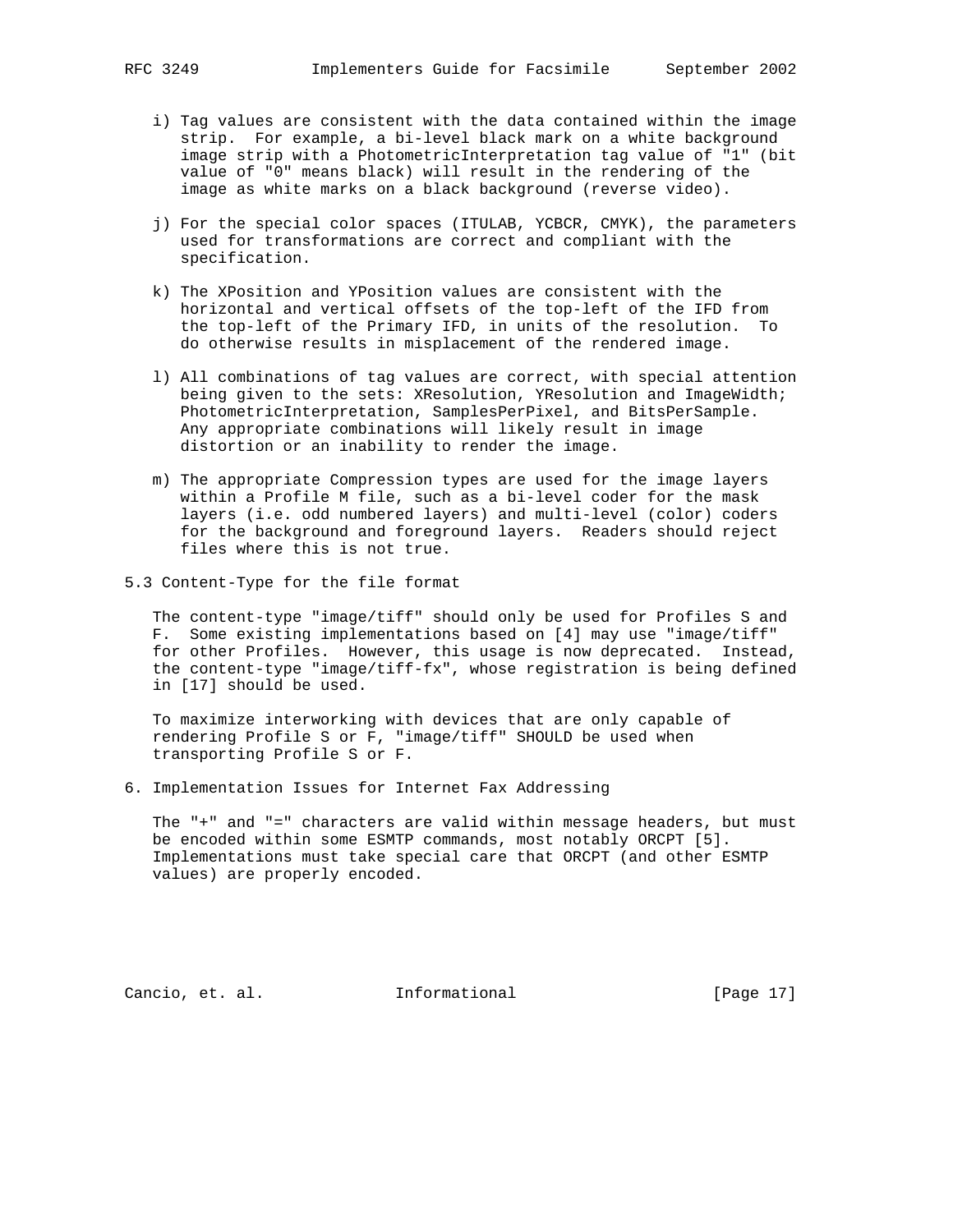For example, the following header is valid as-is:

To: Home Fax <FAX=+390408565@example.com>

but when used with ORCPT, the "=" and "+" must be encoded like this:

 RCPT TO:<FAX=+390408565@example.com> \ ORCPT=FAX+3D+2B390408565@example.com

 Note the "=" and "+" are valid inside the forward-path, but must be encoded when used within the esmtp value.

See [5] for details on this encoding.

7. Security Considerations

 With regards to this document, Sections 5 in RFC 2305 [2] and Section 4 in RFC 2532 [3] apply.

8. Acknowledgements

 The authors gratefully acknowledge the following persons who contributed or made comments on earlier versions of this memo: Claudio Allocchio, Richard Coles, Ryuji Iwazaki, Graham Klyne, James Rafferty, Kensuke Yamada, Jutta Degener and Lloyd McIntyre.

- 9. References
	- [1] Masinter, L., "Terminology and Goals for Internet Fax", RFC 2542, March 1999.
	- [2] Toyoda, K., Ohno, H., Murai, J. and D. Wing, "A Simple Mode of Facsimile Using Internet Mail", RFC 3205, March 1998.
	- [3] Masinter, L. and D. Wing, "Extended Facsimile Using Internet Mail", RFC 2532, March 1999.
	- [4] McIntyre, L., Zilles, S., Buckley, R., Venable, D., Parsons, G. and J. Rafferty, "File Format for Internet Fax", RFC 2301, March 1998.
	- [5] Moore, K., "SMTP Service Extension for Delivery Status Notification", RFC 1891, January 1996.
	- [6] Vaudreuil, G., "Enhanced Mail System Status Codes", RFC 1893, January 1996.

Cancio, et. al. Informational [Page 18]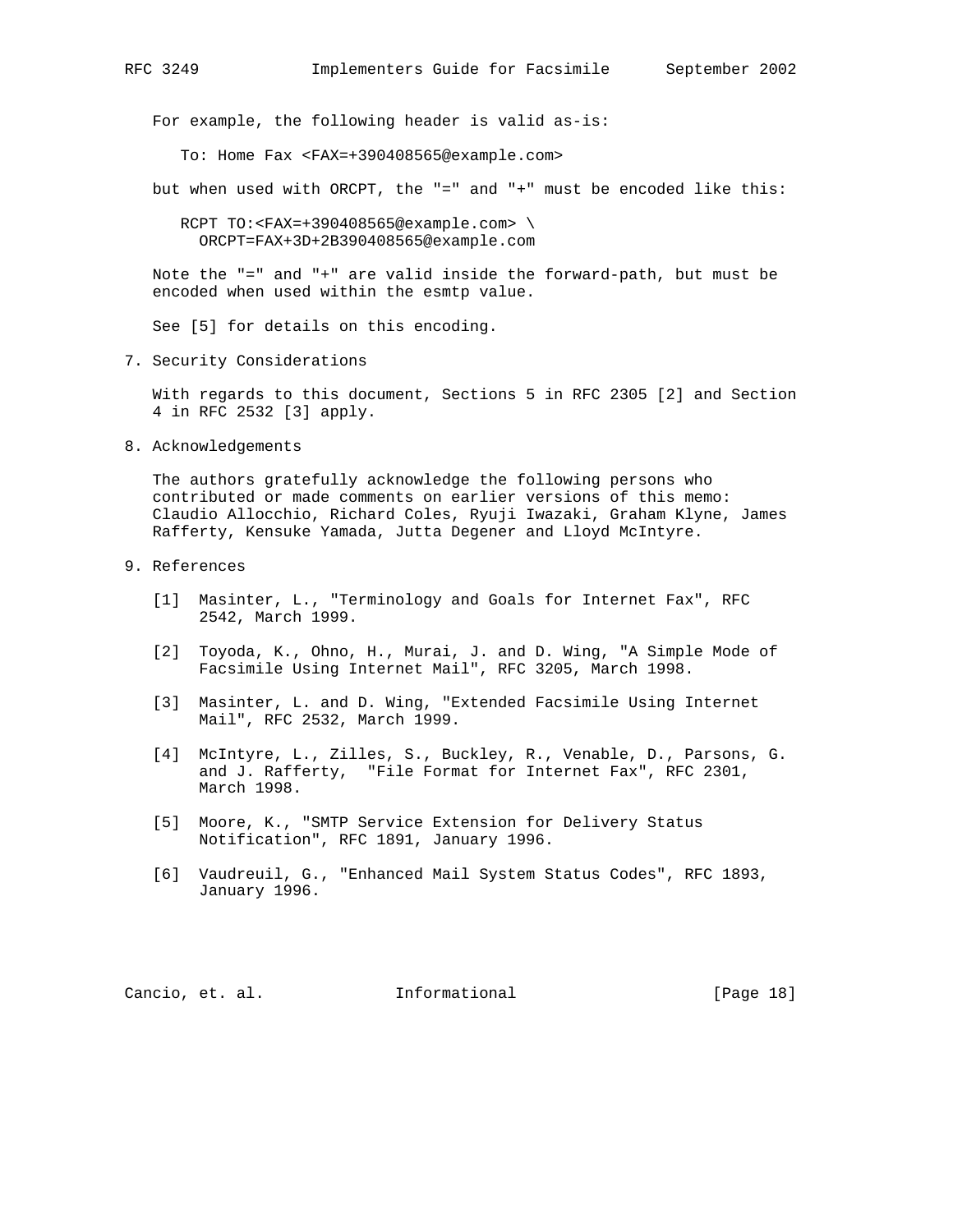- [7] Moore, K. and G. Vaudreuil, "An Extensible Message Format for Delivery Status Notifications", RFC 1894, January 1996.
- [8] Freed, N., "SMTP Service Extension for Returning Enhanced Error Codes", RFC 2034, October 1996.
- [9] Fajman, R., "An Extensible Message Format for Message Disposition Notifications", RFC 2298, March 1998.
- [10] Crocker, D., "Standard for the Format of ARPA Internet Text Messages", STD 11, RFC 822, August 1982.
- [11] Postel, J., "A Simple Mail Transfer Protocol", STD 10, RFC 821, August 1982.
- [12] Allocchio, C., "Minimal GSTN address format in Internet Mail", RFC 3191, October 2001.
- [13] Allocchio, C., "Minimal FAX address format in Internet Mail", RFC 3192, October 2001.
- [14] Allocchio, C., "GSTN Address Element Extensions in E-mail Services", RFC 2846, June 2000
- [15] Klensin, J., Freed, N., Rose, M., Stefferud, E. and D. Crocker, D., "SMTP Service Extensions", RFC 2846, November 1995
- [16] Freed, N. and N. Borenstein, "Multipurpose Internet Mail Extensions (MIME) Part Two: Media Types", RFC 2046, November 1996
- [17] McIntyre, L., Parsons, G. and J. Rafferty, "Tag Image File Format Fax eXtended (TIFF-FX) - image/tiff-fx MIME Sub-type Registration", RFC 3250, September 2002.
- [18] Klensin, J., "Simple Mail Transfer Protocol", RFC 2821, April 2001.
- [19] Resnick, P., "Internet Message Format", RFC 2822, April 2001.

Cancio, et. al. 1nformational [Page 19]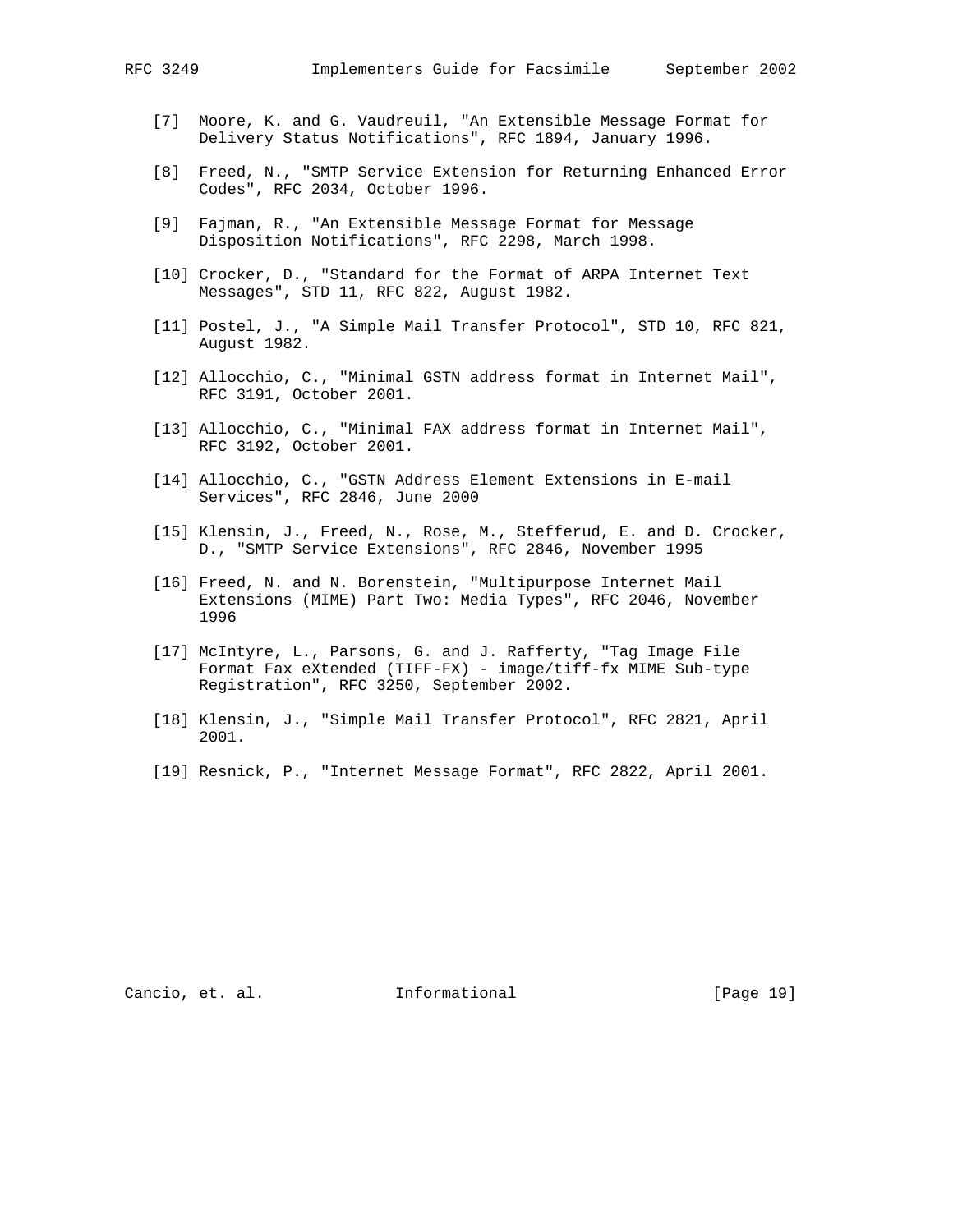10. Authors' Addresses Vivian Cancio 103 Cuesta Drive Los Altos, CA 94022 Phone: +1-650-948-3135 EMail: vcancio@pacbell.net Mike Moldovan G3 Nova Technology Inc. 5743 Corsa Avenue, Suite 122 Westlake Village, CA 91362 Phone: (818) 865-6600 Ext.113 EMail: mmoldovan@g3nova.com Hiroshi Tamura Ricoh Company, LTD. 1-3-6 Nakamagome, Ohta-ku Tokyo 143-8555 Japan Phone: +81-3-3777-8124 Fax: +81-3-5742-8859 EMail: tamura@toda.ricoh.co.jp Dan Wing Cisco Systems, Inc. 170 W. Tasman Drive San Jose, CA 95134-1706 USA Phone: +1-408-525-5314 Fax: +1-408-527-8083 EMail: dwing@cisco.com

Cancio, et. al. 1nformational [Page 20]